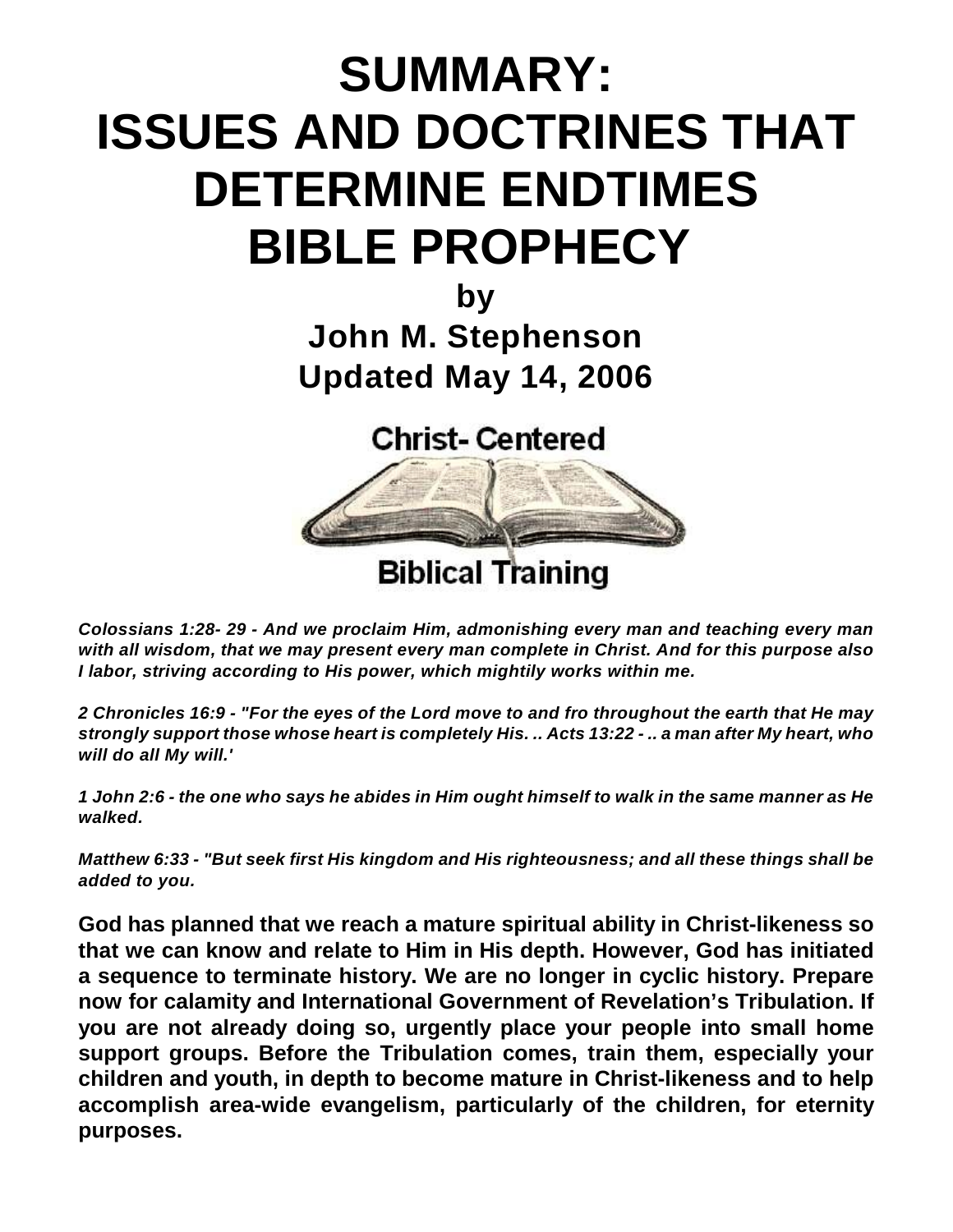## **Biblical Worldview Ministries PMB 283 1111 West El Camino Real #109 Sunnyvale, CA 94087**

### **Copyright © 2005, 2006 by John M. Stephenson**

Scriptures quoted are taken from the New American Standard Bible.

**Source Material:** The details in this report were developed initially and reported in my book: *Watchman Warning, The Endtimes are Coming* . They were summarized in my other book: *Watchman, How Far Gone is the Night?* We have a detailed paper on the prophecy doctrines entitled: *The Pattern View of Prophecy (The Many Doctrines of Prophecy, With New Insights, Show Unambiguously That the Rapture will come Post-Tribulational and the 1000Years Come During Christ's Second Coming)*. We encourage you to read these books and paper for more detail and breadth for greater background and more complete understanding. We also have several recent reports that develop and describe the situation and issues in detail from the Scriptures. These books and reports are available by contacting the above.

**Disclaimer: This report was written for educational purposes with the understanding that neither the author or publisher are engaged in rendering professional legal, counseling, or accounting services. For questions regarding personal needs on any topic should be addressed to professional persons. The author and publisher specifically disclaim any legal liability, damage, loss, or risk, personal or otherwise, including the spiritual, mental, financial, or physical (any) impact on a person's life, incurred as a consequence directly or indirectly of the use and/or misuse and application and/or misapplication of any information, techniques, doctrines, or contents of this report.**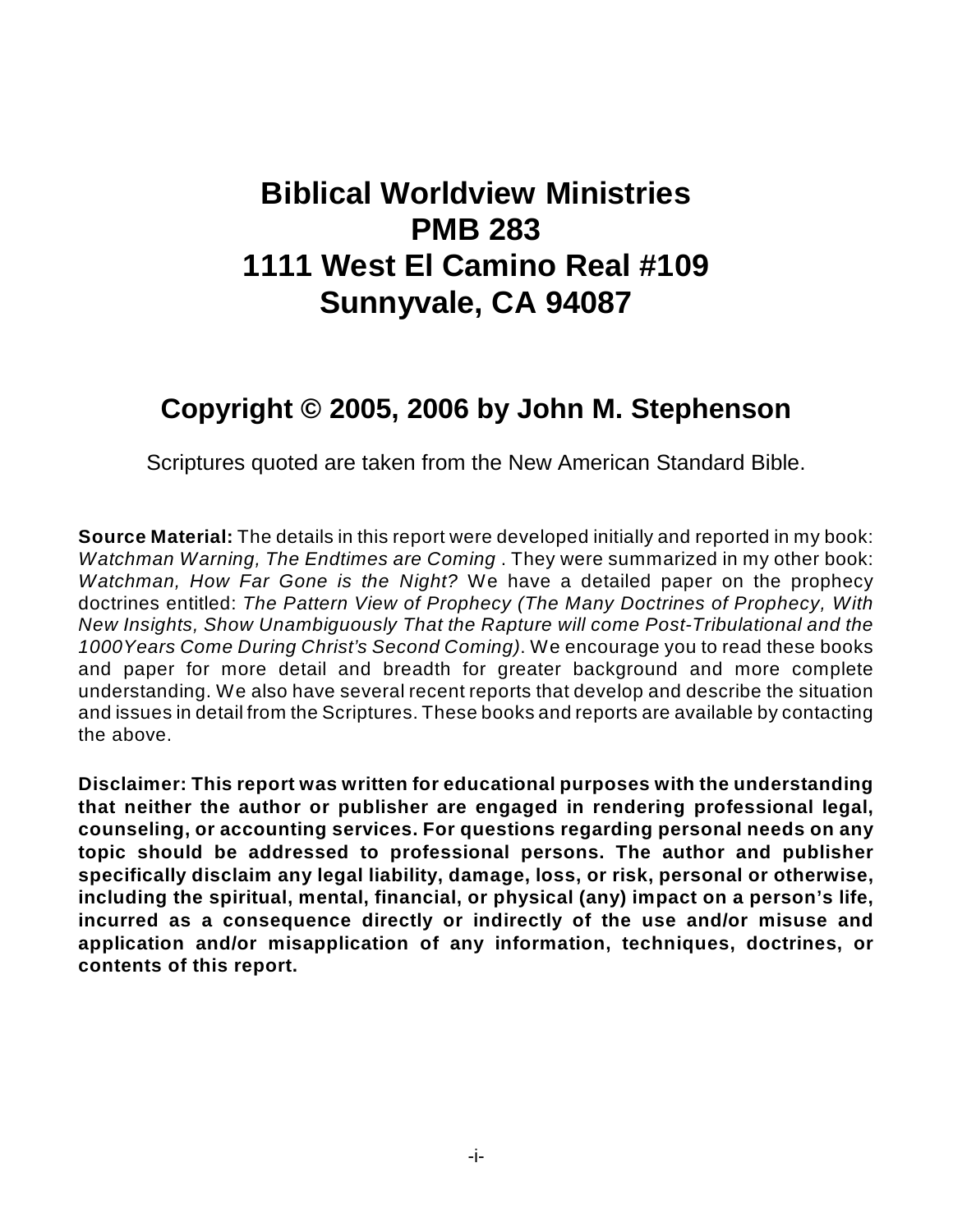

**Matthew 6:33; 1 John 2:6; 2 Chronicles 16:9** 

### **SUMMARY: THE ISSUES AND DOCTRINES THAT DETERMINE ENDTIMES BIBLE PROPHECY**

**by John M. Stephenson May 14, 2006**

### **INTRODUCTION AND ORIENTATION**

When one studies Bible prophecy, one soon discovers that the situation is very complex. There are many doctrines and issues to consider. This has resulted in Bible students having over six different views with conflicting tenets of how the endtimes unfold without resolution. These views are undoubtedly held by godly, highly academic, and committed Christians.

Why do we not gain resolution? One main reason is that interpreters study prophecy as a stand alone. The approach we have taken is to study God's Plan for history and then see how prophecy fits into the end and terminal phase of His Plan. I believe that this brings the understanding when we consider the spiritual warfare over history and see what must occur first that allows or causes God to bring the Tribulation and Rapture according to His Plan and rules of the spiritual warfare.

I believe other reasons are that interpreters do not consider sufficient number of doctrines and then find the Bible's Harmonization of them. They do not ask sufficient questions and then seek out the answers. For example, when Revelation uses a seven-sealed scroll, one should ask how does God use scrolls in the Bible and then search and find the answer. They do not resolve the doctrines that seem to deny their view, and they make assertions that the Bible does not teach. Finding all the doctrines that apply is like searching for hidden treasure. The doctrines of prophecy are not presented in the Bible in easy- to-find declarative order.

This report presents many of these doctrines and issues mostly in the form of alternative questions, that, in my perception, are involved in any serious prophetic study to have a viable prophetic view. Many or most prophetic books I have read do not address many of these. Positions on certain doctrines, correct or incorrect, very often determine one's view.

With fresh insights and a fresh approach, I have discovered what I believe is what the Bible teaches. *The fresh approach is to begin with God's Plan for history, not prophecy, and see how endtimes prophecy fits into His plan. This fresh approach with fresh insights is to examine a very large number of Bible doctrines (all I can find) and then determine the Bible's harmonization of these doctrines. It is also to discover how and why the events in Revelation unfold and to ask many questions. helping us to search for the answers.*

The detailed discussions and development from Scripture are presented in my books and in my prophecy report: *Summary: The Pattern View of Prophecy (The Many Doctrines of Prophecy, With New Insights, Show Unambiguously the Rapture Will Come Post-tribulational and the 1000 Years During Christ's Second Coming* ).

Many of the doctrines and issues one needs to consider are listed in the next section in the form of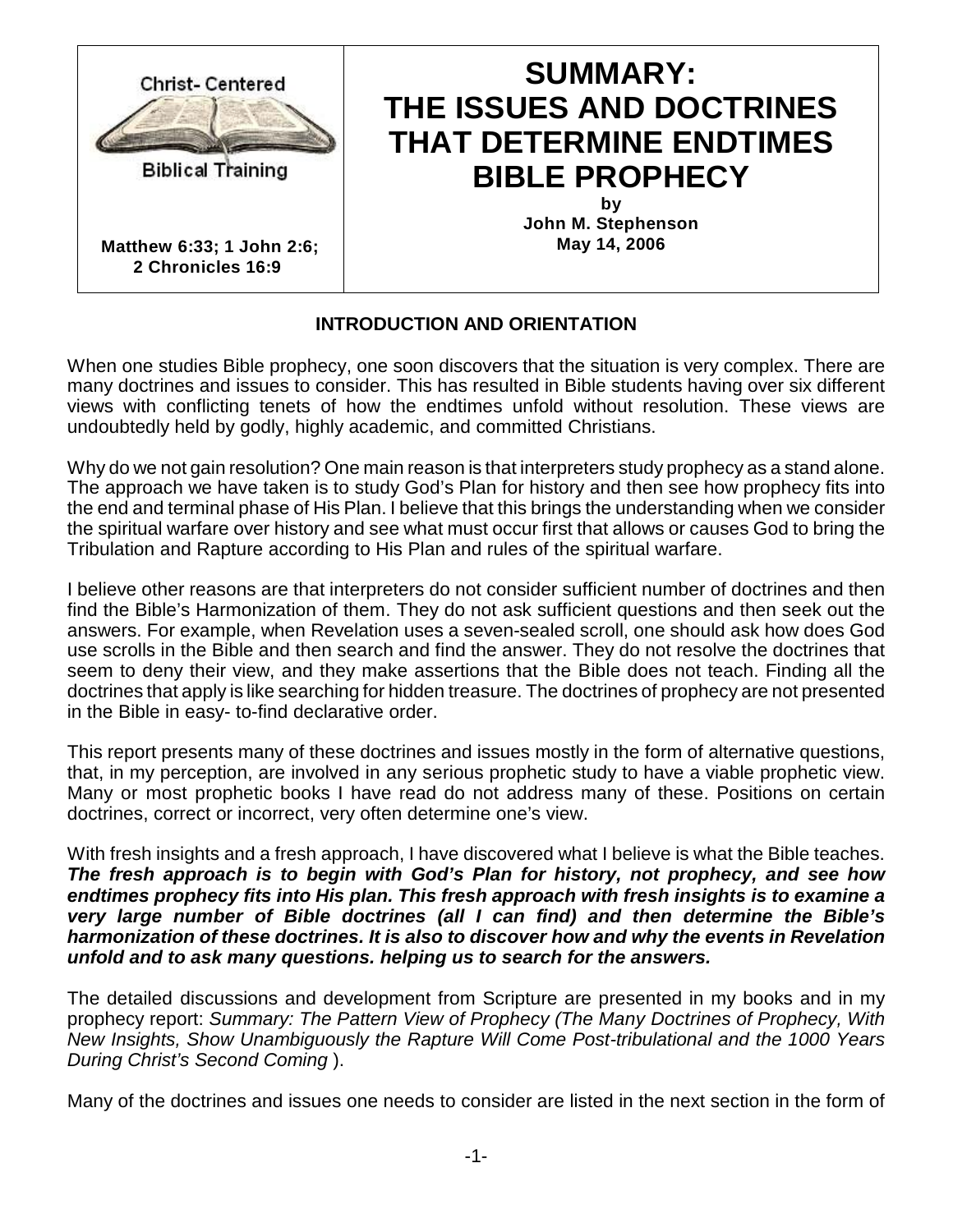questions that describe alternative views. Then afterward, I list the doctrines that I believe are the correct ones.

#### **A LISTING OF ISSUES AND DOCTRINES THAT DETERMINE ENDTIMES BIBLE PROPHECY (These are not presented in any special order.)**

- Does the Church consist of believers from all time periods or only those believers in the Church period?
- Is the Church defined as consisting of all believers from all of history that have been translated from the Dominion of Satan into the Kingdom of God? Can one be a believer without being in the Church? Are not all people born as unbelievers in the Dominion of Satan under Satan's general control until they become saved and Christ calls them out into the Kingdom of God. Then, do they not come under Christ's Control?
- Are the saints (called saints) mentioned in Revelation part of the Church or a different set of believers or saints? Is not the Church called saints throughout the New Testament epistles?
- Are Revelation's events future occurring just before Christ's Second Coming or do they occur in past history somewhere in the Church Period? *Does not Christ cast the persons of the Beast and the False Prophet into the Lake of Fire at His Second Coming? Does this not show the Tribulation is a special and particular period that comes just before Christ's coming? Why does Revelation 7 use the expression: "the" Tribulation, "the" great one? Does this not refer to a special endtimes Tribulation in the time of the seals?*
- Does not the marriage of the Lamb, occurring at Christ's Second Coming, imply this is when the Rapture occurs so that the Church now lives with Christ according to the oriental marriage concept or custom of the Bible?
- Why does the court sit in heaven at the time of the seventh trumpet after the Tribulation? What empowerment does this award provide and why?
- Does not the Tribulation contain the seven seals and the first six trumpets, but not the seventh trumpet or the time of the bowls? What does the court accomplish when it awards the Lord and His Christ the Kingdom of the World that becomes the Kingdom of God? On what basis does the court make its decision?
- What was God's main purpose for placing us on the earth? Was it just to be saved and afterward to help others to be saved? Or was it also to gain maximum maturity in Christ through training from God's Whole Counsel? Is this maturity not needed to know and relate to God toward His fullest now, during the endtimes, but especially throughout eternity? Apart from living by God's Truth, is there anything else?
- What is the impact of our not gaining maximum spiritual maturity in Christ? Can our mature spiritual ability improve in heaven? Or is it fixed at death forever? Does not God command pursuing this maturity and do not all the events of biblical history lead to us, when we respond to God, having maturity in Christ? So should we not pursue it, obeying God's command, and train with great commitment to become mature in Christ? What if we do not?
- After the Cross, is there any future purpose for Israel than to receive salvation and this maturity in Christ? What would it be and why? Why should there be and for what purpose?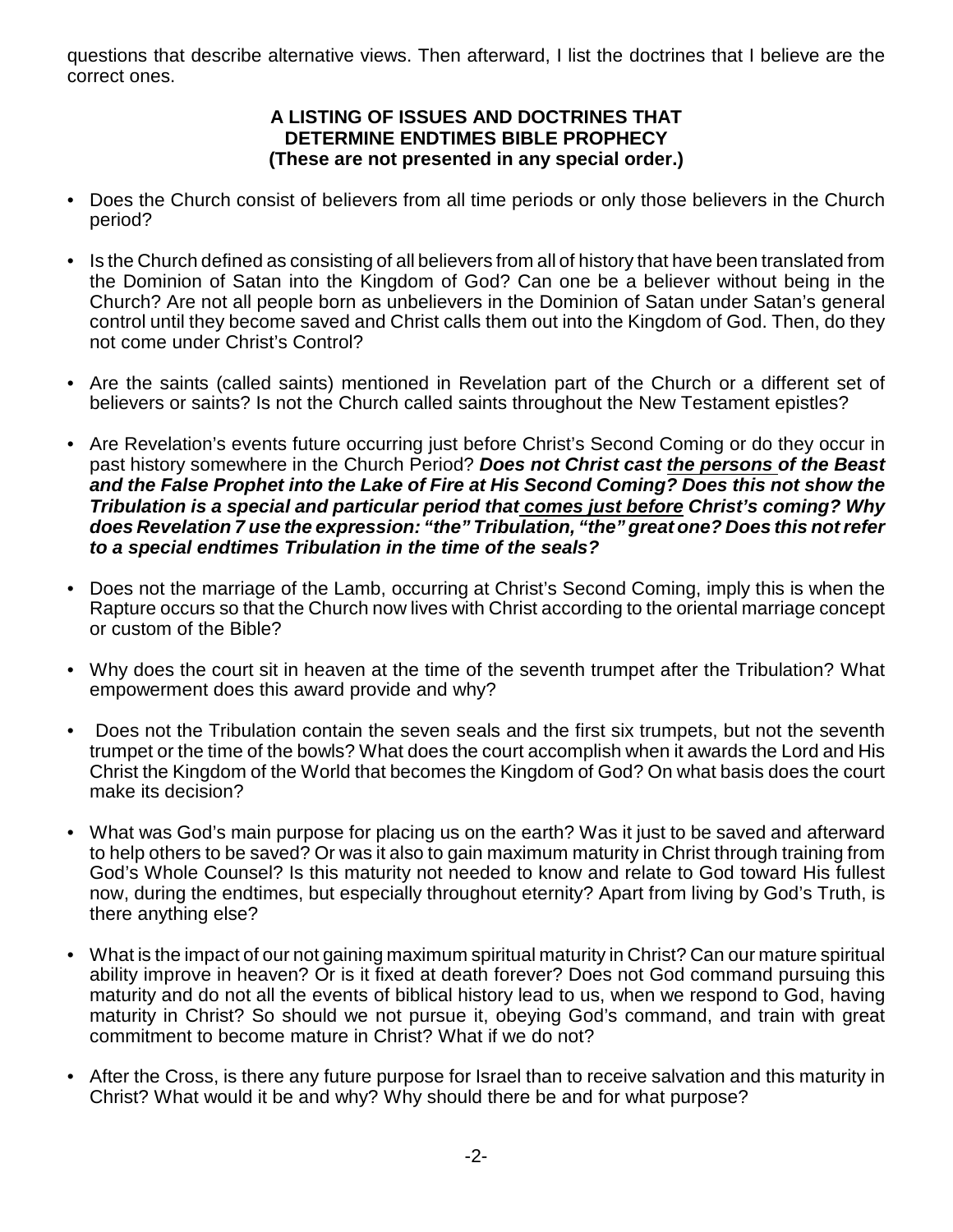- What is the purpose of the endtimes Tribulation? Is it for disciplinary or penal action? If it is disciplinary, could not the Church go through it? Why would you think the Church would not go through the Tribulation, especially because many believers die in the Tribulation? Are not all believers in the Tribulation part of the Church, having been called out from the Dominion of Satan into the Kingdom of God?
- What events in Revelation come before the Tribulation, in the Tribulation, and after the Tribulation?
- What must happen that allows or causes God to start the endtimes Tribulation?
- Do not the signs all around us now signal that the endtimes Tribulation can come at any time implementing the events of the fourth seal? How do we tell when the Tribulation can be coming?
- What must happen that allows or causes God to end the Tribulation? What determines its duration?
- What is the purpose of Revelation's seven-sealed Scroll? Why does God use it? How does God use scrolls in the Bible or in Jewish history? When in event sequence is the first seal opened or broken? Why?
- Why is Christ worthy to break the seals of the seven-sealed Scroll? What would happen if He were not?
- Should not our people, particularly our children and youth, be matured in Christ before the Tribulation comes? Why or why not? Does it matter? What happens to them (us) in the Tribulation? Are not the children satanically educated by the state and most Christians martyred in the Tribulation?
- What must happen that allows or causes Christ to bring the resurrections and final judgments?
- Is the sequence of events in Revelation unique? Is the sequence patterned after what happened to the Old Testament Jews? Why and how does God use the sequence? In these sequences when the calamity was soon coming to bring divine discipline for sin, God used Watchman to warn the people. After the discipline was over, God delivered His people back to the land of Israel. Could not the Tribulation be the endtimes discipline for sin with the deliverance of God's people is in the Rapture afterwards?
- *Watchman Warning.* Are we not now to warn the Church that the Tribulation is impending with only God knowing the exact timing? Should we not now be warned that the disobedience of the Church in America is one of the primary reasons the Tribulation is coming? Should we not now be encouraged to have revival in the Church, beginning with Church leadership, so that God will heal the nation? Because the children will be satanically educated by the state, should we not now have a priority program to evangelize as many we can reach and then afterward mature them in Christ and involve them in Christian ministry?
- How are the seals, trumpets, and bowls or vials sequenced? Do not the seven trumpets come out of the seventh seal and the seven bowls come out of the seventh trumpet? (The concept is that after a series of six, a series of sevens come out of the seventh like what happened in the battle of Jericho.)
- Is the seventieth week of the Daniel 9 prophecy history occurring when Christ gave the New Covenant for salvation or is it future equal to the endtimes Tribulation? Thus, will the duration of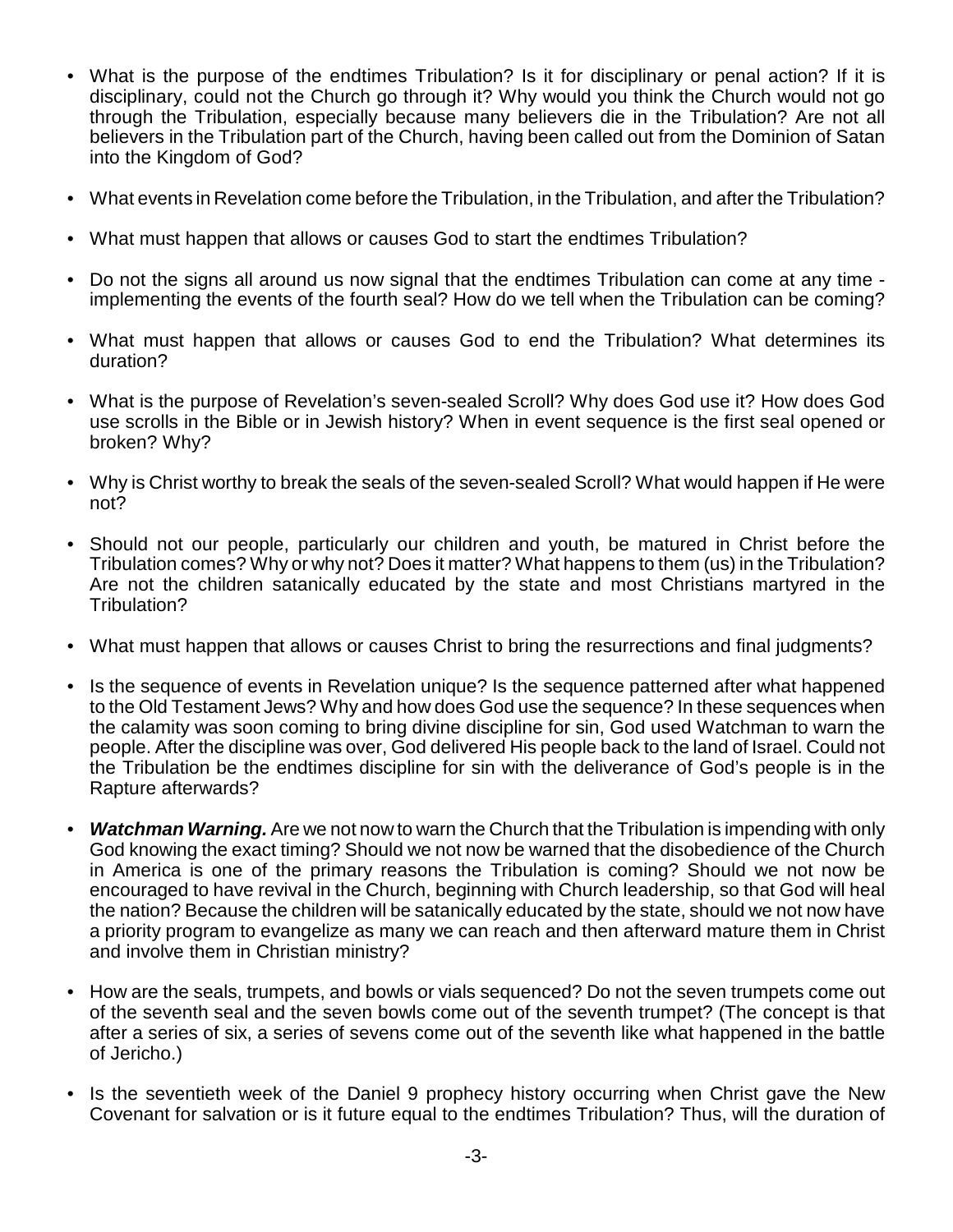the Tribulation be many years or only seven defined by the seventieth week? Does it matter how long the duration is?

- If the exclusive seventieth week is history, then can the all-nations church be raptured before the all-nations Tribulation?
- How can Daniel's seventieth week apply to the Tribulation when the prophecy was given only to the tribes of Judah and Benjamin? Revelation has 12 tribes? Could it not apply to all tribes if the seventieth week is history and brought the New Covenant for salvation?
- Is the Tribulation mainly all nations in characteristic or mainly exclusively Jewish as would be required by the all exclusive Jewish seventieth week if it were equal to the endtimes Tribulation?
- Is the great Day of the Lord that the Church will miss equal to the entire Tribulation or does it occur during the bowls after the Tribulation and after the Rapture? Are the bowls part of the Tribulation or do they come after the Tribulation and after the Rapture during Christ's coming in the 1000 years?
- What must happen that allows or causes God to rapture the Church?
- Does the Rapture come Pre-, Mid-, or Post-Tribulational? Why?
- Does Christ come with and for His Church at His Second Coming or does He come for His Church before the Tribulation and with His Church after the Tribulation? Does Christ have the authority, according to God's Plan, to rapture the Church before He receives the Kingdom of God at the time of the seventh trumpet that occurs after the Great Tribulation.
- Is God a God of partiality where He would put some of His people in the Tribulation and keep others out by a Pre-Tribulation Rapture? If the Rapture would be Pre-Tribulational, why would God put some believers in the Tribulation and rapture some before the Tribulation begins?
- Is the Church partly responsible for the Tribulation coming? If so, would we not expect the Church to go through the Tribulation?
- Is a Pre-Tribulation or a Mid-Tribulation Rapture viable because a very large number of believers die in the Great Tribulation of so large a number no one can count them? How could this number believe in but seven years? After such a Pre-Tribulation Rapture, there is no one left to share the Gospel, the government is making war with the Church, unbelievers do not seek after God, and the people generally are in great apostasy. Does it not make more sense and be more viable that they were saved before the Tribulation begins and then die in the Tribulation as they are martyred?
- Do the events on Matthew 24:15 occur in AD 70 or must they occur in the endtimes Tribulation? Why?
- Because Christ sits at the right hand of God the Father until His enemies actually come under His authority as His footstool, and because the wheat cannot be separated from the tares until after the tares are bundled for the fire, can the Rapture come at any time except after the Tribulation? Can there be a future 1000 years Jewish Golden Age? There are *only* unbelievers in the 1000 years. Thus, would not Christ have to sit in heaven until after the 1000 years and the wheat could not be separated from the tares until after the 1000 years. Thus, would not the Rapture then not occur until after the 1000 years? So are not all people who are going to live, do live, and make formal decisions in life or death to accept the Gospel in the Tribulation? Can anyone be raptured until after this time? Is anyone born or saved after the Rapture? Does not the entire Church (all believers from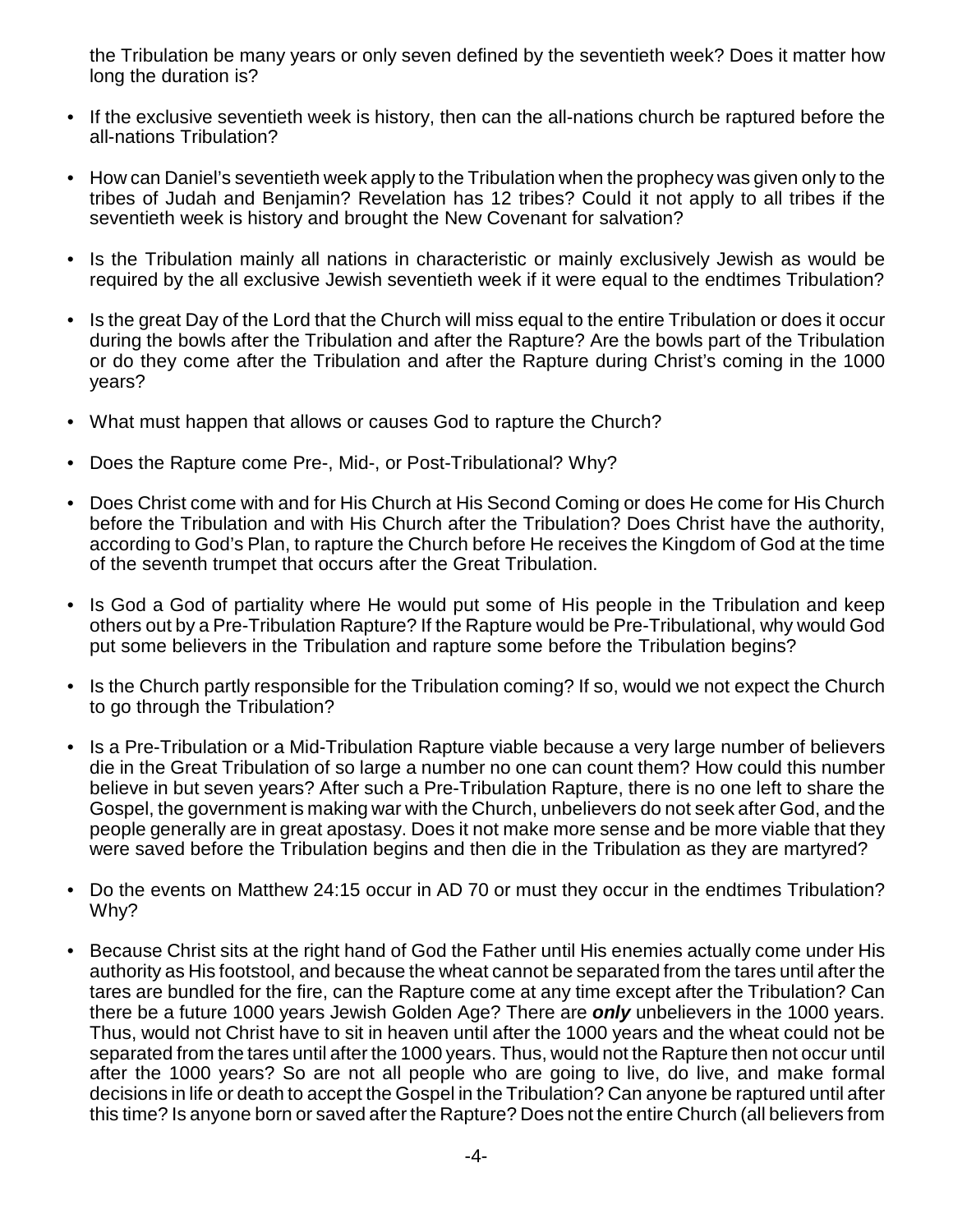all of history) go to be with Christ at the marriage of the Lamb at His Second Coming? Can there be any believers on the earth after the Rapture? If so, why would there be some? What possible purpose would God have?

- Satan is bound in the abyss (a prison) for the duration of the 1000 years. God uses him and his angels to influence the Church to disobey God in the Church Period. God uses Christ to influence the Church to obey God during the testing of man to bring people to believe the Gospel, and as a believer, to grow in Christ. With Satan bound, would God's Plan for these now work? Does it not make greater sense that the Church is raptured before the 1000 years and all unbelievers make formal decisions to deny the Gospel before the 1000 years and before the Rapture? Does not Christ use the 1000 years (the bowl period) as a day of time so to ascertain whether anyone left on earth after the Rapture will or can believe (and of course none do). The bowl period is after the Rapture and when the Church reigns with Christ. Is a Jewish Golden-Age Millennium even possible?
- What are the motivations of Satan as he makes war with the Church and the world's people? What does he hope to accomplish? Is he attempting to keep any one of the elect from believing and accomplishing any one of God's chosen works? What benefit does he hope to have if he is successful?
- Why is Satan and his angels sentenced to the Lake of Fire before people come on the earth, but the sentence to the Lake of Fire is not carried out until after the end of human history?
- Why did not God create us with the spiritual ability He desires for us in eternity and not use the earth development period? He could then avoid sending anyone to the Lake of Fire. Why would He want us to have depraved natures?
- Because the more mature in Christ do God's work, does not Satan work to influence the Church to: (1) teach only first level training so as not to mature people in Christ; (2) do little to evangelize their local areas; (3) do little to evangelize the children outside the Church buildings; and (4) bring in the world's rock-type music to desensitize people to the leading of the Holy Spirit and not to become involved in God's work. (The music subject is not taught in detail in Scripture, but we can know what the music does by observation. But all do not agree on the conclusions.) Does he not now influence people to speak in false tongues, and to be involved in immorality.
- Because this is now happening, are not our young people growing up with but little knowledge of the Bible? Do they know and can they teach the Bible comprehensively? Are we not heading into a very immature Church with the loss of our biblical intellect? Can we be there now? Are we not in this situation, because Church leadership does not understand the warfare or its major job under the Lord.? Is not the Tribulation coming because Church leadership is falling away followed by the Church people, especially the newer people in the Church? Thus, is not Church leadership first responsible for the Tribulation coming? *Is not leadership working more for the temporal bringing new people into the Church instead of working for the eternal by, at first priority, maturing their own people in Christ?* Should not leadership spend most time with their own people, particularly the gung how and faithful, instead of with the newer people? Would our Lord not want us to do this? Is this not what He did? Is not one worse than an infidel if he does not first take care of his own?
- In the Tribulation, Bible teaching will be disallowed by law. With this famine of the comprehensive knowledge of God's Word now in our churches not lead to a great spiritual darkness in the Tribulation?
- Are there Scriptures that teach declaratively or directly that the Rapture will come before the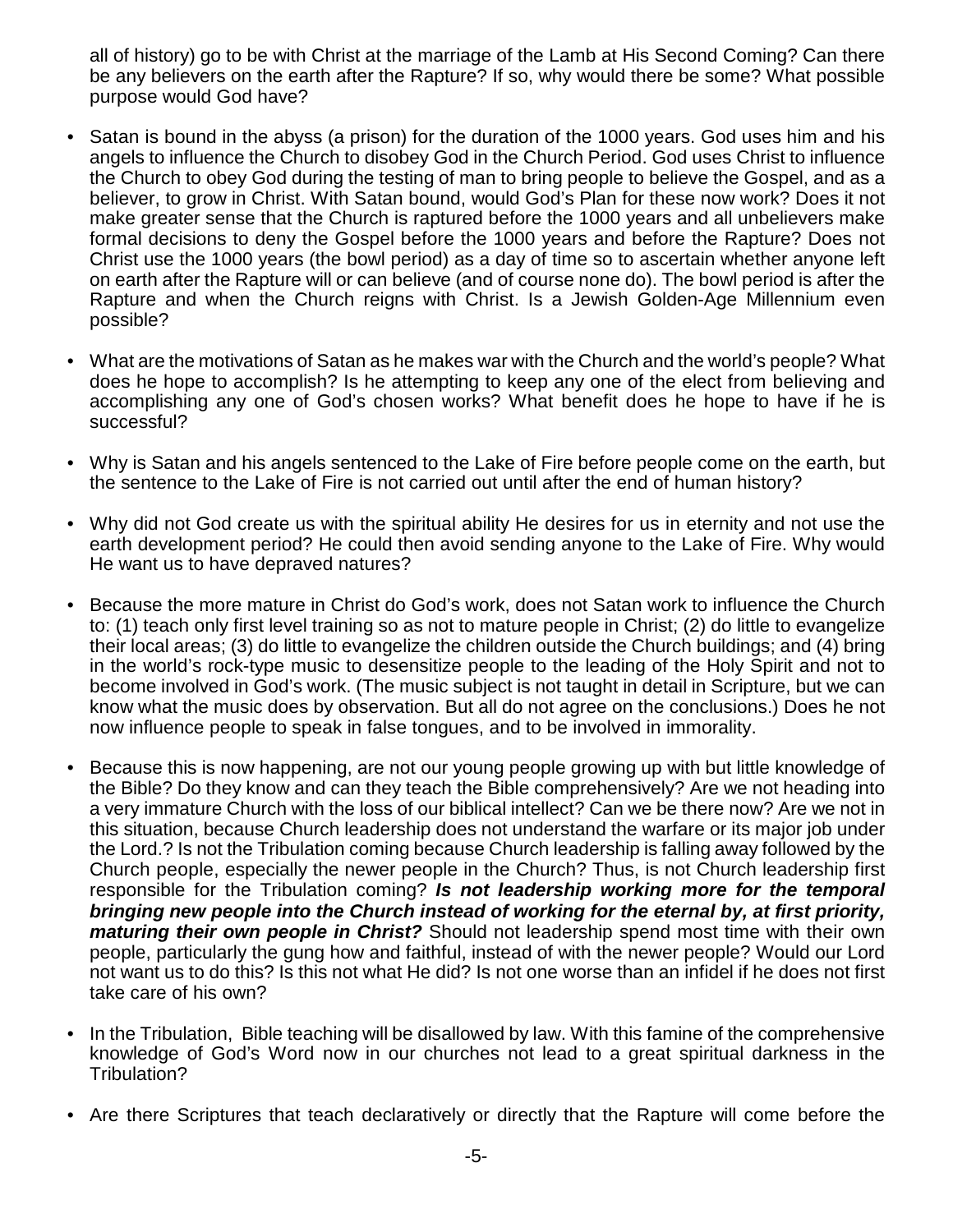Tribulation and/or that there will be a 1000 year Jewish Millennium.? What are they? Or are these doctrines believed by conclusions made by declaration based on doctrines that man believes are correct (but in reality are not)?

- What was the role and the purpose of Israel as a Covenant Nation before and up to the Cross and after the Cross? Does she have a role and purpose after the Cross beyond Jewish individuals believing in the Cross to be saved and growing to maturity? Was the Kingdom of God our Lord offered the Jews postponed to later or was it implemented in the Church Period? How do you know?
- While Christ was on the earth, did He offer the Jews a return of Israel's earthly Kingdom or the Kingdom of God ruled from heaven for salvation and a close relationship with Him? Why would he offer them the Kingdom of Israel when He planned to take them from the Dominion of Satan into the Kingdom of God, and the Kingdom of God is the first thing we are to seek?
- Is Christ ruling now on David's throne from heaven according to Acts 2 or must He reign on his throne as some future time?
- What is the role of the United States in Prophecy and why? Is the United States a favored nation unto God such as was Israel?
- How are the Old Testament promises to Israel fulfilled? Is it possible that the promises to Israel stated in the natural are actually fulfilled in the spiritual - in relationships? There are many issues that show the latter. The Bible points the way. *The teachings in the Old Testament were written in the natural or physical. The teachings in the New Testament are written in the natural or in relationships.*

A summary of many of those written in story or natural form in the Old Testament and implemented in the spiritual or relationship form in the New Testament is as follows (are they not true?): (1) heart circumcision replaced physical circumcision; (2) the spiritual temple of believers and believers as living sacrifices replaced the physical temple and actual animal sacrifices; (3) worshiping God in Spirit and Truth everywhere replaced worshiping in physical Jerusalem temples or tabernacles (buildings); (4) God's universal relationship Kingdom of God replaced Israel's territorial, physical Kingdom; (5) Christ's reign from heaven replaced the reign of Israel's kings on the earth; (6) Christ's priesthood, after the order of Melchizedek replaced the Aaronic priesthood; (7) Spiritual birth in God's Kingdom replaced physical birth in Israel's Kingdom;(8) for believers, spiritual warfare replaced physical warfare; and (9) the heavenly new Jerusalem replaced the earthly Jerusalem. The most important was being in fellowship with God by being in the land was replaced by being in Christ.

- Do Revelation's 1000 years come before, after, or during the Second Coming of Christ? Why? How does God use the 1000 years? What is their purpose?
- The number of man is six and its multiples. Is the total number of years for man on the earth equal to 6000 years? There have been 4000 years from Adam to Christ. The Church period is expected to last 2000 years. Then cannot Revelation's 1000 years be a short period of time such as a day as 2 Peter 3 implies and be included in the 2000 years of the Church period?
- Do the wonderful prophecies of Isaiah 11 and 35 refer to the time of Christ as the Gospels imply or must they be a future period to Pentecost occurring in the 1000 years? Where does the Bible teach they are in the 1000 years? Does not the Bible directly teach that all the promises to Israel regarding possessing all the land have been fulfilled, such as stated in Joshua?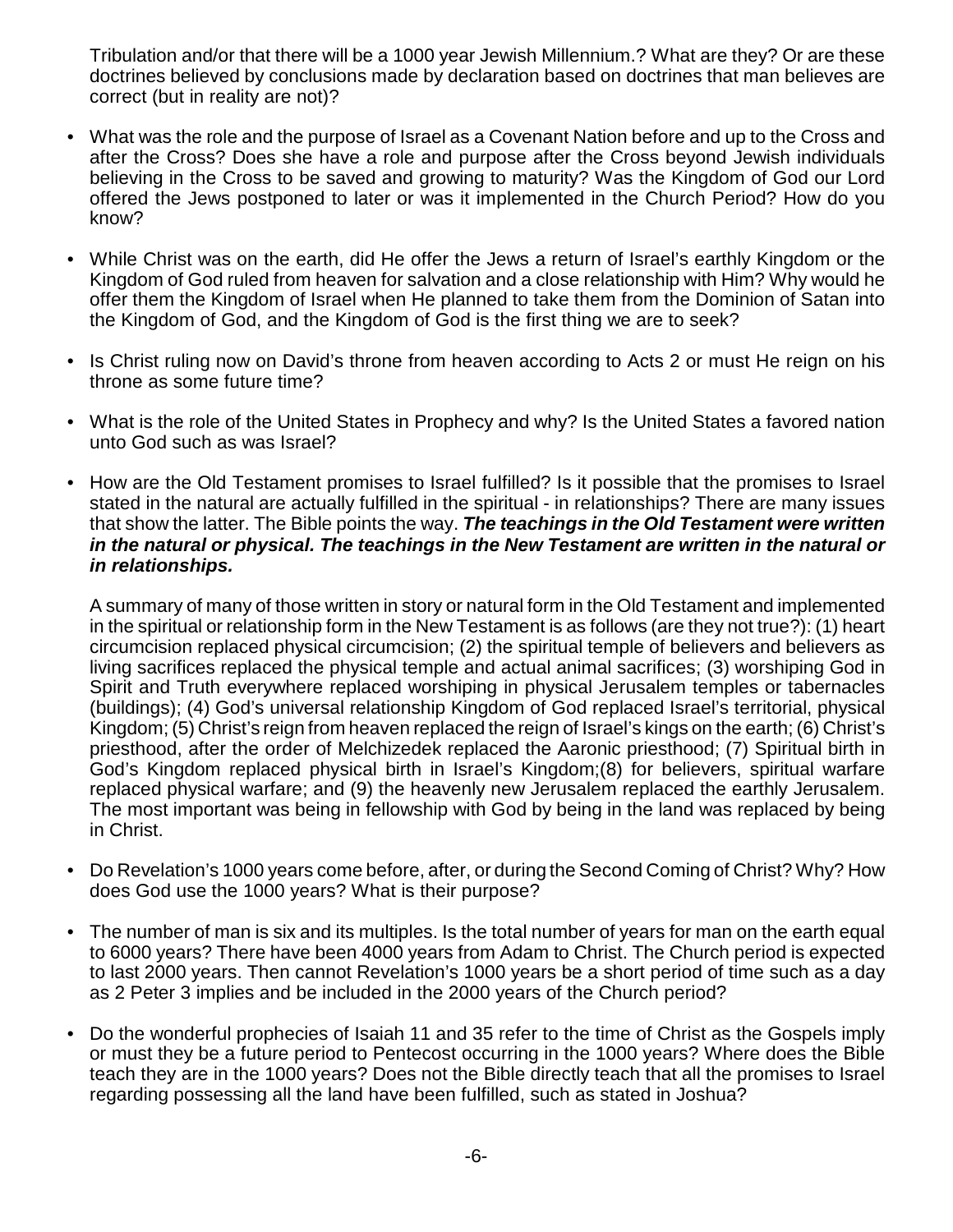- Was not the prophecy in Isaiah 2 fulfilled when the Gospel went out on the Day of Pentecost in the sequence of Acts 1:8? Does not the Church now only have spiritual warfare? Has not physical warfare gone away for God's people, no longer fighting in physical warfare as the Old Testament Jews did?
- Is not the Church period the last one where all things are consummated by or in Christ? Can there be a future period to the Church Period?
- As part of God's Plan, did the Cross set aside physical temples and animal sacrifices forever or will they return in the Tribulation and/or in the 1000 years as part of God's Plan? Of course they might come back as part of Satan's Plan. Does it make sense for millions of believers worshiping in a physical temple? Are we not taught we are now to worship in spirit and truth world wide, no longer only in Jerusalem? Why would God bring back temples? Can you imagine bringing back animal sacrifices and physical temples after the Cross? Would this not be a denial of the efficaciousness of the Cross and the Christian faith? Would not this be an affront to God?
- Christ is now marrying the Church. Can He be still married to Israel? Can a spiritual leader have two wives at the same time? Did not Christ divorce the Northern Kingdom in Old Testament history and the Southern Kingdom at the Cross when the Jewish leaders made a blood covenant with God as they said let His blood be on us and on our children?
- Does not the fulfillment of the Joel prophecy on the Day of Pentecost declare and signal that the Jewish period is now permanently over? The Holy Spirit was now being poured out on all flesh, both Jews and Gentiles.
- Did the Cross break down the barrier between the Jew and the Gentile where they as believers are now one new man in Christ without distinction? Have not the ethnic divisions in Christ gone away from a spiritual perspective? Are not now the Jew and Gentile one new man in Christ? Can the Jew once again be above the Gentile? Can there be any future Jewish Periods such as in the Tribulation and in the 1000 years?
- Did the Church as a holy nation and new race replace the Covenant Nation of Israel? The holy nation of the Church consists only of believers. The Covenant Nation of Israel consisted mostly of unbelievers even though most went through the rituals. Is this not so when the Bible teaches that all of Israel is not the true Israel, but only those of promise.
- Christ said that when I return, the days will be like the days of Noah. During the days of Noah there were only 8 believers and the rest were in complete apostasy. In the Tribulation, most take the Mark of the Beast and can no longer be saved. They will be in complete apostasy. So when Christ comes, can any one be saved? For this situation, can a large number of Jews be suddenly saved at Christ's Second Coming? Will He not rapture His Church and then kill all the remaining people?
- When Christ comes, can a large number of Jews be saved? Or are the unsaved people in complete apostasy, having taken the Mark of the Beast, and no longer can be saved?
- When Christ comes the second time, will the world be in almost complete apostasy or will it be Christianized?
- Are there multiple resurrections of the Just such as one before the Tribulation, one after the Tribulation, and still another after the 1000 years? Or is there but one resurrection of the Just at the Rapture after the Tribulation at Christ's Coming and just before the 1000 years occur?
- When do the high priest and those that pierced Christ see Him coming in the clouds? Can they see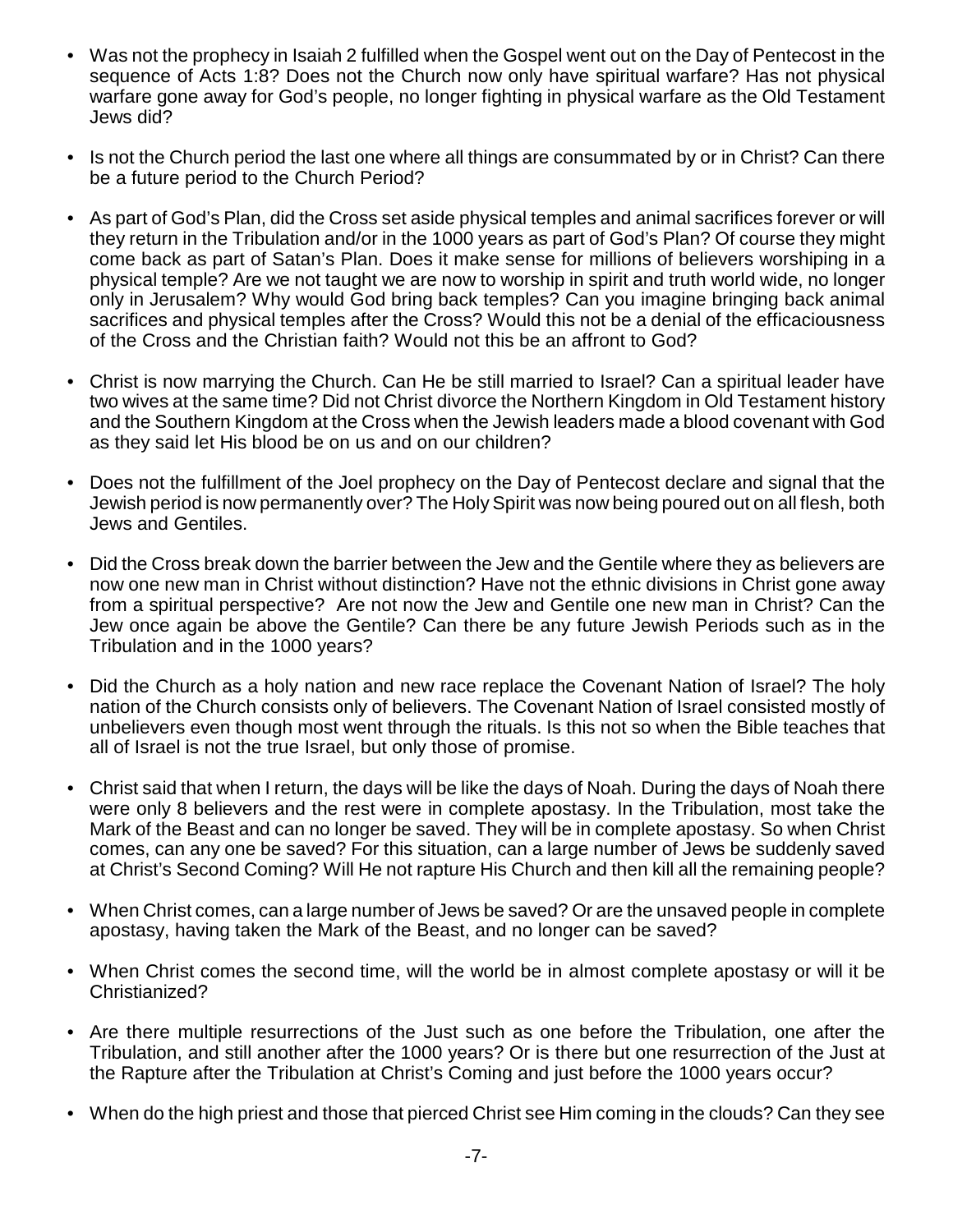him unless they are first resurrected at the time of the Great White Throne Judgment? Then can not the Coming of Christ in the clouds include the rapture and resurrection of the Church, the 1000 years, and the resurrection of unbelievers and the Lake of Fire? Why would one not think this is the case?

- The Bible teaches that every person will bow their knee to Christ and call Him Lord. When does this happen for believers, and when does it happen for unbelievers?
- Does Christ have the power to take the Gospel to all nations because the heavenly court gave Him this authority or because Satan is bound so he cannot prevent it?
- Can the Rapture of the Church occur before all people who are to live, have lived, and have made formal decisions to accept or deny the Gospel? Does not the Tribulation, using the Mark of the Beast, bring this polarization? Is not this polarization one of God's intent for the Tribulation?
- Is the wrath the Church is to miss that of the Tribulation or that which follows the Rapture in the time of the bowls and in the Lake of Fire?
- Since the Rapture has not occurred for 2000 years since the Bible teaching on imminence, must the Rapture be imminent occurring just as the Tribulation begins, or can it be imminent just before Christ's Second Coming?
- Must the Church miss the hour of trial or having eternity security go through the hour of trial? Why not? Is the hour of Trial equal to the Tribulation? Why would this be so?
- Is the force that holds back the man of lawlessness from being revealed simply the restraining force of God until sin has reached His threshold state or must it be the Holy Spirit in the Church requiring the Church to be raptured before the Tribulation begins?
- Do the Greek words with the article for the appearing, the coming, and the revelation of Christ refer only to the single event of Christ's Second Coming or can there be two Second Comings, two appearings, and two revelations, or even three?
- Does not God destroy all unbelievers when there is not a believing remnant left? In other words, does not God destroy all the unbelievers after the Rapture because they are in great apostasy just like they were in the days of Noah and the days of Sodom and Gomorrah? Did He not kill all those left in both of these situations? Is this not what happens at Christ's Second Coming? Does He not rapture His Church, deliver His people, and then kill all the rest with the rod of iron and wine press operations? Are they not in apostasy and no longer can be saved? For this concept, if there was a Pre-Tribulation Rapture, would not God kill all those remaining, preventing a Tribulation from following?

#### **CONCLUSIONS: WHAT WE BELIEVE THE BIBLE TO TEACH REGARDING BIBLE PROPHECY**

In our perception, after examining the many doctrines, in summary, the Bible teaches the following (See my prophecy report for more details and for many more doctrines of belief):

- The Rapture will be Post-Tribulational at Christ's Second Coming. There will not be a Pre- or a Mid-Tribulational Rapture. The Rapture will come before the bowl period which occurs during the 1000 years and during Christ's Second Coming.
- *A Watchman Warning* the signs all around us signal and warn now the Tribulation can come at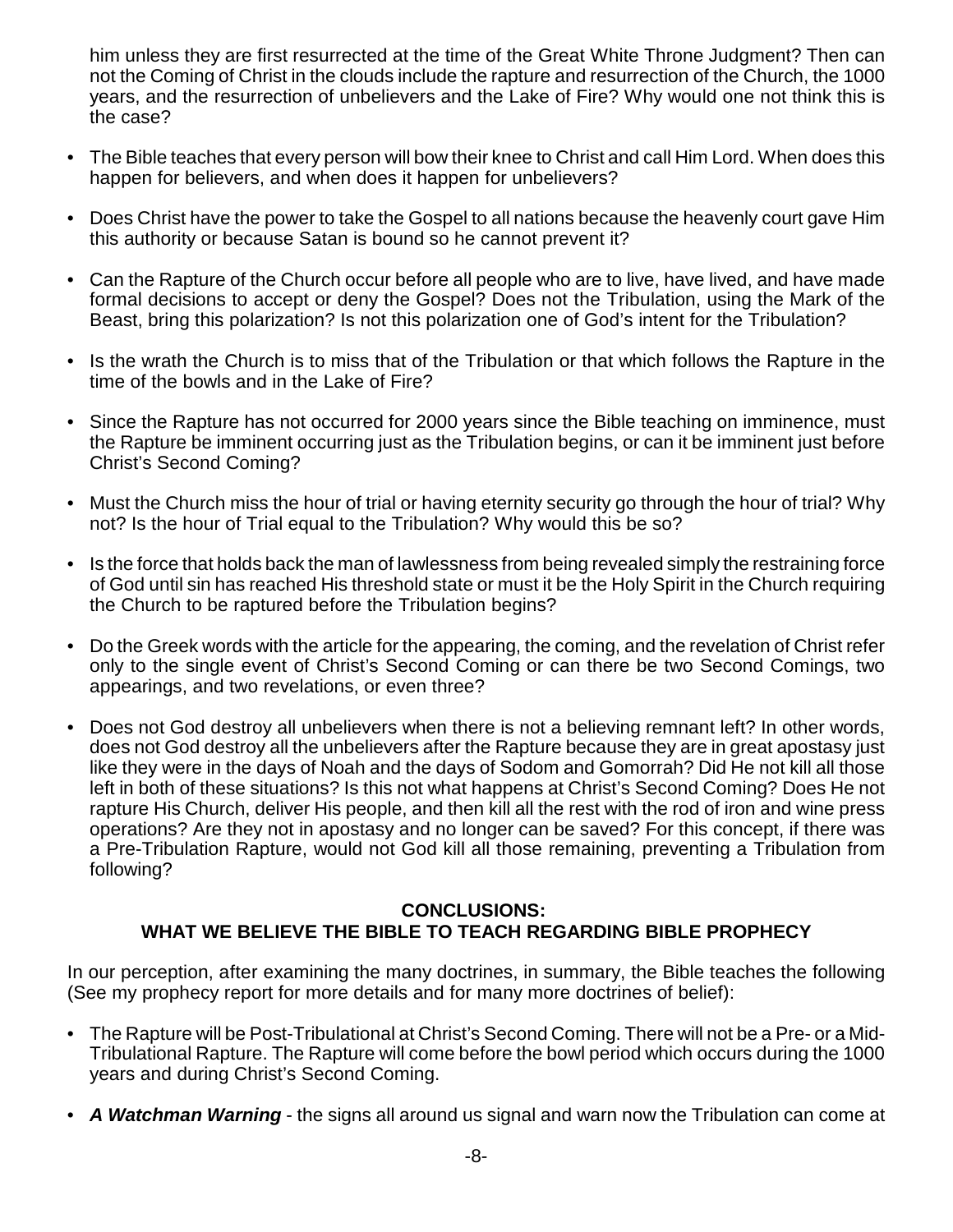any time. We do not know the maturity of the signs. Many have been with us for several years. However, we should now do ruthless self evaluation of our conduct, belief structure, and ministries, and immediately make needed changes. Church leadership is to be warned that their falling away and sin are primarily responsible for the Tribulation coming. They can be severely judged. We all no doubt carry some responsibility?

- The 1000 years occur during Christ's Second Coming when the Church reigns with Christ to determine if anyone left will believe (and they do not). Christ's Second Coming includes the Resurrection and Rapture of the Church, the 1000 years, the binding of Satan, the resurrection and judgment of all unbelievers including the Great White Throne Judgment. There will not be a Jewish Golden-Age Millennium. The 1000 years do not occur in the Church period because the Bible teaches the resurrection of the Just, many who have not taken the Mark of the Beast, occurs before the 1000 years.
- Israel does not become the Church. She consisted of both believers and unbelievers. The Israel of God is the believers in Israel in the Church. The Church consists of believers from both Israel and the Gentiles. Both as believers have been called out from the Dominion of Satan into the Kingdom of God. All the rest of Israel remain in the Dominion of Satan.
- The Tribulation is definitely future and its seal events are how Christ wins back from Satan the Title Deed of the earth and the Kingdom of the World that becomes the Kingdom of God. Christ lost both at the fall of man. Satan usurped them.
- Daniel's seventieth week is history occurring when Christ offered the New Covenant to the Jews really all people. The purpose of the seventy weeks was to tell the Jews when the Messiah the Prince would come and bring them salvation - such as the atonement for iniquity and everlasting righteousness - the New Covenant for salvation. The seventy weeks have nothing to do with the anti-christ and the endtimes Tribulation.
- The Covenant Nation of Israel has been divorced by God as of the Cross and has no future in God's Redemptive Plan. Israel had the most important role before the Crucifixion to bring aspects and the genealogy that brought the Christ. Israel brought the oracles of God. God also used the Jewish leaders to have Christ crucified. God is now marrying the Church. Israel is now, particularly after AD 70, only one of the many nations. She is out of focus.
- God's purpose for mankind was to bring them salvation with Justification for sin and then grow them to have maximum high-skill spiritual ability in Christ-likeness in relationship living. This was for the purpose that responding people would know and relate to God toward His fullest throughout eternity. Apart from this life with all its dimensions, there is nothing. People must pursue this maturity at the highest skill levels under the Holy Spirit with great commitment.
- The Cross broke down the barrier of the dividing wall between the Jew and Gentile where all believers are now one new man in Christ without distinction. *Spiritually speaking, being in Christ, the ethnic groups have gone away. In Christ, there is no longer Jew or Gentile. It is not possible to have a Jewish Golden-Age Millennium.*
- The holy nation of the Church in the Kingdom of God has replaced the Covenant nation of Israel.
- The Church is defined by, and includes, all believers in the Cross having been called out from the Dominion of Satan into the Kingdom of God. One cannot be a believer in the Cross without being in the Church. All unbelievers are born in and remain in the Dominion of Satan until God calls them to believe the Cross.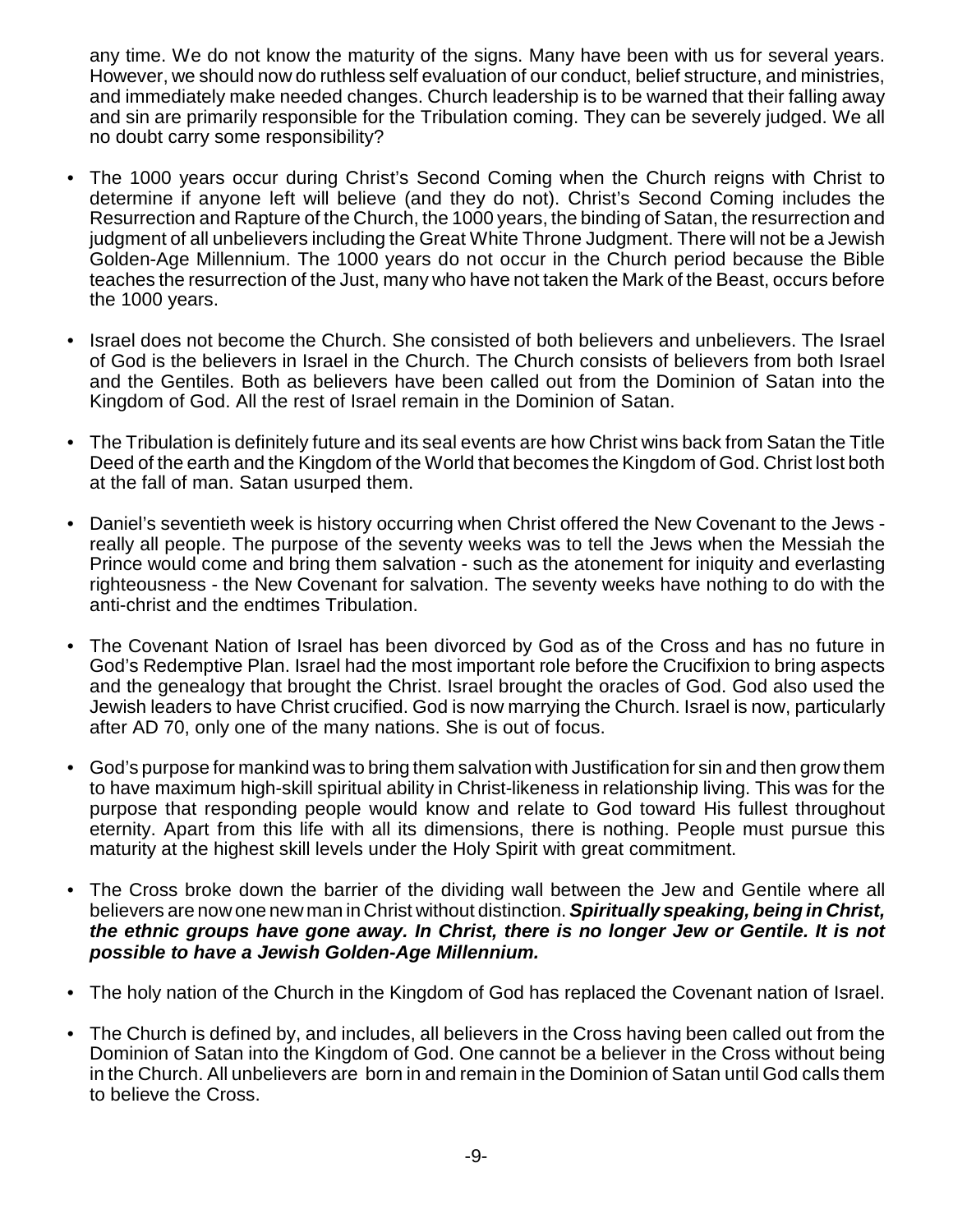- Animal sacrifices and physical temples have gone away forever.
- God established a spiritual warfare to bring the fall of man, salvation in Christ, and as a testing environment to mature His people in Christ. Christ works to bring the elect to believe and to accomplish God's chosen works. Satan works to prevent these from happening. If he would be successful and he will not be, God's sentence of him and his fallen angels to the Lake of Fire would not be implemented. Thus, Satan works to influence the Church to do but little local area-wide evangelism and to only teach first-level training so as to not mature their people. It is the more mature that generally do most of God's work. Churches that teach mainly first level training without also teaching comprehensively God's Whole Counsel and do not train their people to do area-wide evangelism are implementing key satanic strategy.
- The job that Christ has entrusted to His Church is to evangelize *entire* local and foreign areas, not just do some evangelism in these areas. It is bring converts to the *maximum* skill in spiritual ability in Christ-likeness in relationship living with great maturity they understand, not just work for spiritual growth and just be followers of Christ. In order for this to occur, one must be trained with both the Milk and the Meat of the Word. One must be trained with an adequate amount of God's Whole Counsel with a life and ministry emphasis not mainly first level training or mainly Bible content. The evangelism must have a major effort to evangelize children because most people, who do come to Christ, do so by a very large percentage as children.
- We are to train and encourage all believers to be in ministry somewhere. When they do, they bring much glory to God. The Lord said that He glorified His Father in heaven because He accomplished all the work that His Father gave Him to do.
- In the Tribulation, we can expect the world government to make war with the Church. Church leaders and pastors will be arrested and executed. In time most Christians will be martyred. The children and youth will be satanically educated by the state and all property will most likely be confiscated. All Church buildings will be taken by the government. It will be against the Law to preach the Gospel and to teach the Bible. We can have shortages of all kinds including food, water, gasoline, electricity, health supplements, and goods. Travel can be restricted. Most who are not in the work force most likely will be eliminated. There will come great world trade, perhaps the greatest in all of history, in the first part of the Tribulation. The government will clamp down on all who will not accept its world religion, world trade, world financial system, and world government and court system.
- The events of Revelation's seven-sealed scroll unfold in a sequence similar to what happened to the Old Testament Jews. This sequence, using a favored nation (was Israel and is now the United States) includes: (1) great prosperity in obedience; (2) warning and curses in disobedience; (3) having a world government that most likely will put the country into bondage for greater disobedience for purpose of corrective; (4) disciplinary action, the deliverance of God's people back to Him after the disciplinary period; and (5) then a destruction of the world government and people that took His people into bondage. The endtimes disciplinary period is the Tribulation. The deliverance of God's people is the Rapture. The destruction of the world government is the killing of all remaining people by the wine press and rod of iron processes. The signs that were in Israel just before Babylon invaded are now throughout the United States. They signal and warn the Tribulation can come at any time. There will be two phases of world government in the Tribulation represented by the seventh and eighth heads of the Beast. The Mark of the Beast system is during the government of the eighth head.
- If we are not already doing it, we should now train our people, especially including our children and youth, to become mature in Christ with utmost urgency. We may get one year or few to many years before the Tribulation comes. Only God knows the timing We must not set dates. It is best to be